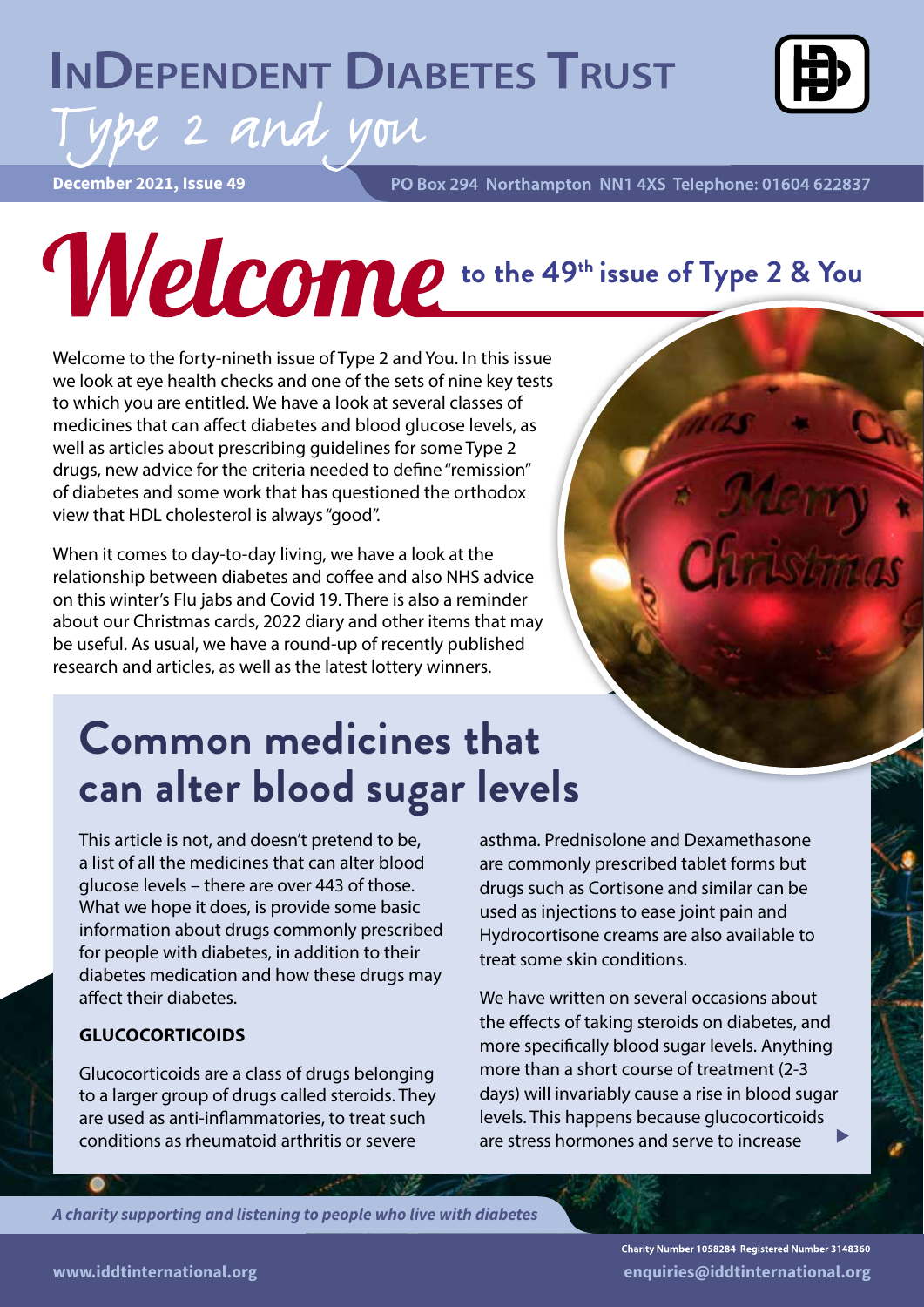insulin resistance and thus raise blood sugar levels. They are also strongly implicated in prompting the onset of Type 2 diabetes.

These drugs can have other serious side effects, including osteoporosis and cataracts. For these reasons, they are only used when the possible benefits outweigh the risks and you should talk to your doctor about the implications of their long-term use. The inhaled or topical forms have far fewer side-effects, including those related to diabetes.

#### **THIAZIDE DIURETICS**

High blood pressure is a significant and not uncommon condition for people with Type 2 diabetes. Thiazide diuretics are a class of diuretic drugs that treat high blood pressure by helping your kidneys release more sodium into your urine. The sodium helps remove water from your blood, decreasing the amount of fluid flowing through your veins and arteries. This reduces blood pressure. Examples of thiazide diuretics include Chlortalidone and Indapamide, both presented as tablets.

The majority of studies have shown that thiazide diuretics tend to raise blood sugar levels. That being said they are very effective at reducing blood pressure when compared to alternatives such as ACE-inhibitors. Studies also found the thiazide diuretics also caused low levels of potassium in the blood (hypokalaemia) which caused several side effects including low levels of insulin secretion and glucose uptake into body tissue. This, in turn, explains the raised blood sugar levels. Once hypokalemia is corrected, blood glucose control improves.

In short, thiazide diuretics are considered a good first choice for treatment of high blood pressure because they are effective, cause few side effects, and are inexpensive, but certain individuals may experience difficulty controlling blood glucose while on a thiazide diuretic. Therefore, potassium levels should be monitored and corrected when necessary to minimise problems.

#### **BETA-BLOCKERS**

Beta-blockers are the other major class of blood-pressure-lowering drugs that have been implicated in causing problems with diabetes control, leading to either high or low blood sugar levels. With beta-blockers, the key factor in producing high or low blood sugar levels is the use of insulin, as opposed to other antidiabetic medications.

For people who use insulin, beta-blockers can prolong, enhance, or alter the symptoms of hypoglycemia. They can do this by harming a person's ability to recognize and respond to low blood glucose, mainly by keeping the heart rate slow, which can dampen symptoms of hypoglycemia. They may also inhibit the release of glucose from the liver.

For people not using insulin, hyperglycemia appears to be the major concern. To cause this, they block the release of insulin by interacting with nerve signals to the pancreas, thus lowering insulin levels and raising blood sugar levels. They may also impact on the action of oral hypoglycemic drugs.

#### **NIACIN**

Niacin is a B vitamin commonly used to lower blood lipids (fats). It can reduce low-density lipoprotein (LDL, or "bad") cholesterol and also raise high-density lipoprotein (HDL, or "good") cholesterol. The combination of elevated LDL cholesterol with low HDL cholesterol is a common lipid profile in people with diabetes.

While the drug has many side effects, one of the more important ones is the possibility that it may worsen blood glucose control. However, data on the effect of niacin on blood glucose control is not as plentiful as might be wished for. Reviews of the available research have concluded that there may be a small minority of people for whom use of niacin is not appropriate. However, researchers concluded that immediate-release niacin in doses less than 3 g per day can safely be used in patients with type 2 diabetes and that it was clear that niacin has significant and positive benefits for cardiovascular health (namely, reduced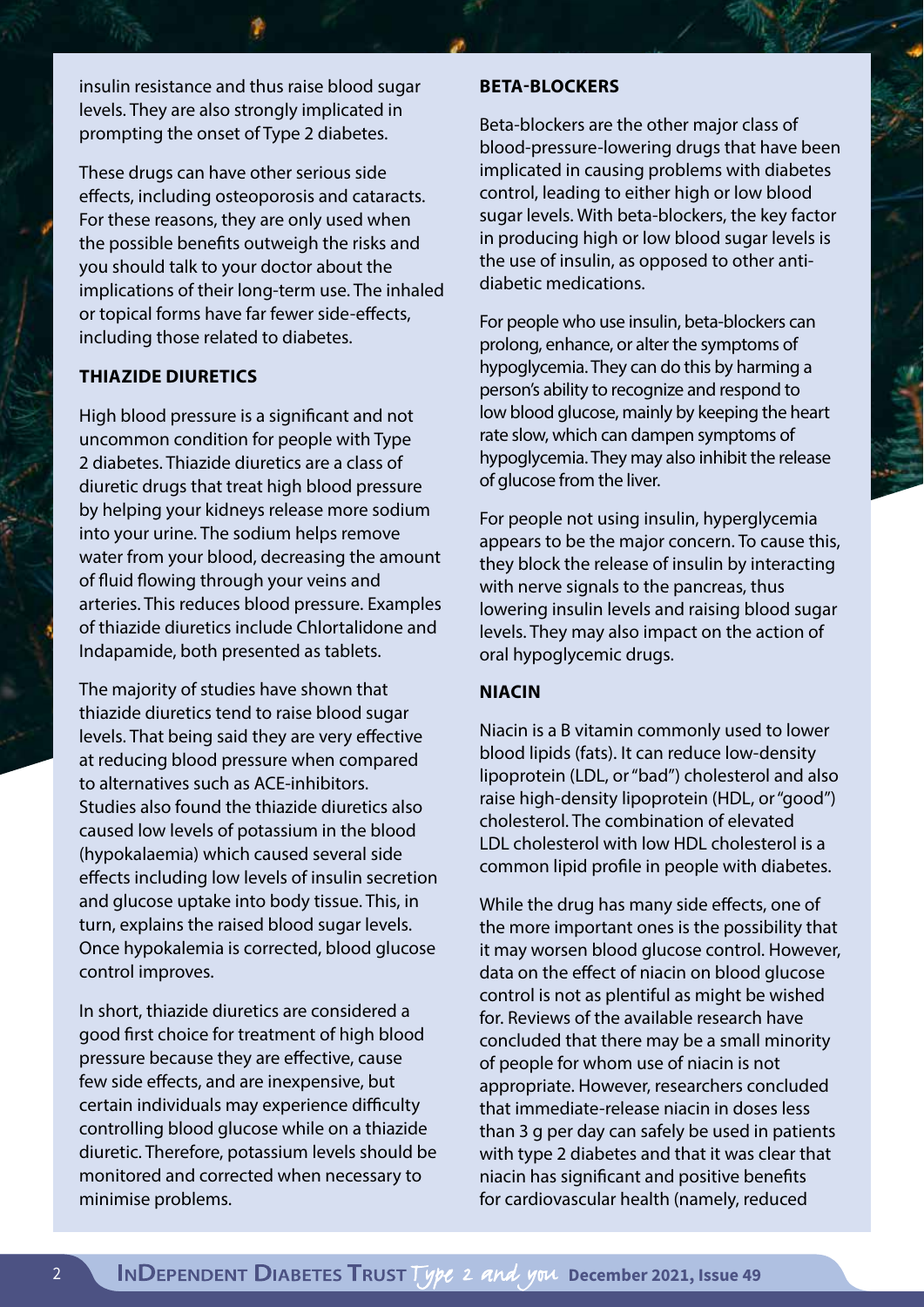heart attacks) but that small increases in blood glucose and insulin levels occur that may require adjustments to diabetes therapy.

#### **ANTIPSYCHOTIC DRUGS**

Antipsychotic drugs are used to treat severe psychiatric conditions, such as schizophrenia. While schizophrenia is not a common disease among people who have diabetes, among people with schizophrenia, there is a 15% prevalence of diabetes and a risk of developing it two to three times that of the general population. Some of this risk may be due to family history, poor diet, and physical inactivity. However, recent evidence suggests that some drugs used to treat schizophrenia may increase the risk of developing diabetes.

A consensus statement from the American Diabetes Association and the American Psychiatric Association recognizes that antipsychotic drugs, in particular olanzapine and clozapine, can elevate blood glucose, cause weight gain, and increase blood lipids. These drugs also raise the risk of diabetic ketoacidosis, an uncommon but extremely serious

complication of diabetes. Several hypotheses have been proposed regarding how these drugs may cause diabetes, from simply inducing weight gain to impairing insulin secretion. However so far, no strong evidence explains why these drugs have this effect.

#### **STATINS**

Statins are another group of cholesterollowering drugs that are frequently used as part of diabetes care, with the knowledge that people with diabetes face a greater likelihood of heart attack and stroke. Used alongside blood glucose control, statins are medically proven to cut cholesterol levels and decrease the likelihood of a cardiovascular event.

It is not uncommon for people with Type 2 diabetes taking statins to experience a rise in their blood sugar levels. The exact mechanism for this is not fully understood and there are several theories. If you are concerned then you should talk to your doctor to discuss alternatives. However, the consensus is that the benefits of taking statins outweigh the risks.

## **SOME THINGS DON'T CHANGE…**

Here's an article from a newspaper published in Alaska in 1918! Over a hundred years later, people and attitudes have changed but maybe the advice in 1918 is worth thinking about, especially as we are now having to follow most of it! People born around the 1940s will remember that most of the advice in the article was followed when they were young, so when did things change?

#### Do's and Don't's for Influenza Prevention.

(Douglas Island News.)

Wear a mask.

Live a clean, healthy life.

Live a clean, nearing that is bathe frequently.

Wash your hands before each meal.

Wash your hands before each mean.<br>Live in an abundance of fresh air, day and night. Keep warm.

Get plenty of sleep.

Get plenty of sleep.<br>Gargie frequently (and always after having been Gargle frequently tand aways ex. (Half teaspoon out) with a solution of said in haces of water).

Report early symptoms to the doctor at once.

Respect the quarantine regulations.

Respect the quarantine regularity the influenza only by being near some one who is infected.

Avoid persons who sneeze or cough.

Do not neglect your mask.

Do not neglect your mass, cause you do not understand.

Do not disregard the rights of a community-obey Do not disregard the subset by the authorities

the rules issued to special privileges.

Do not go near other people if you have a cold or Do not go near other people in the influenza and death. See the doctor.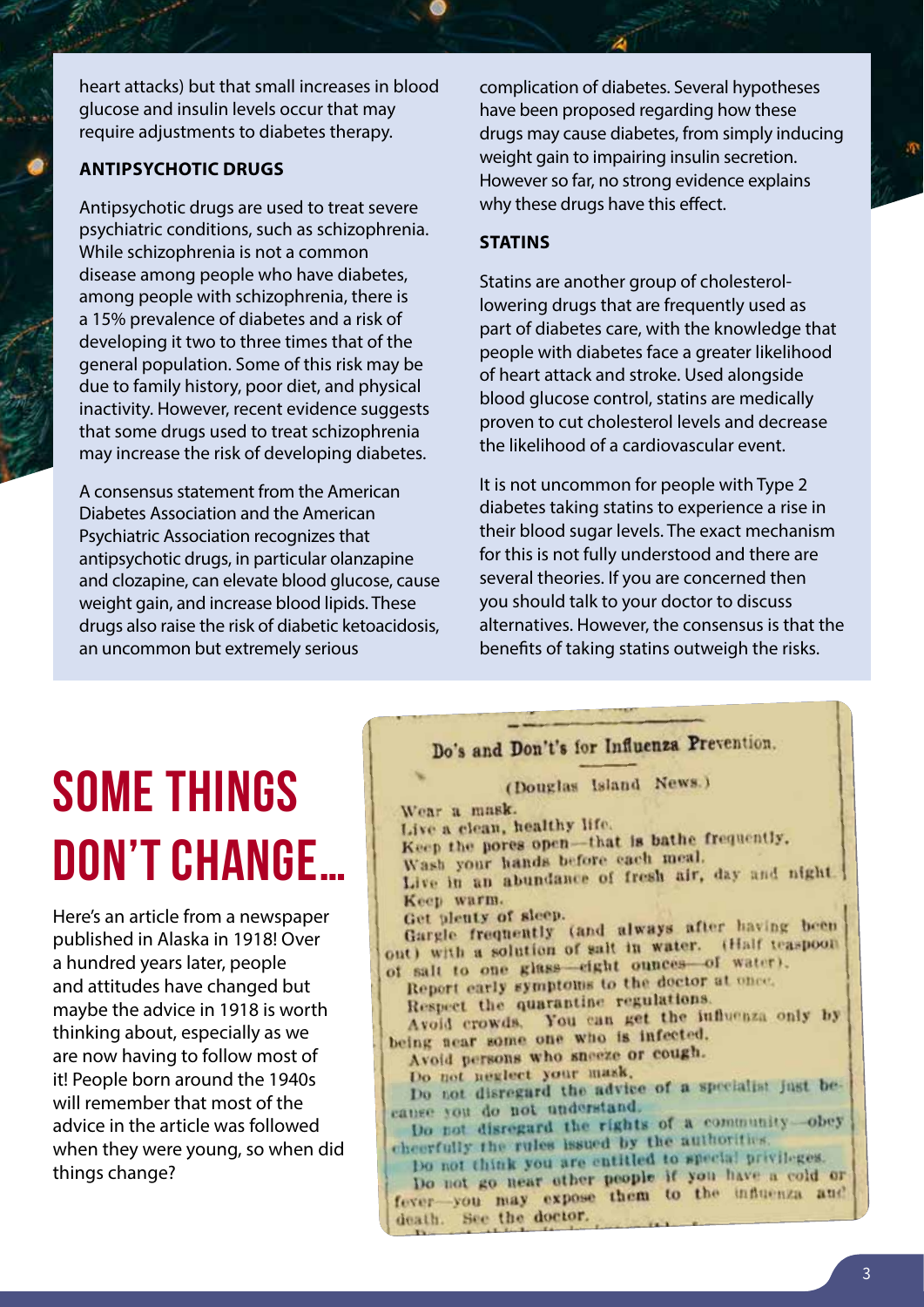## **Reminder - Flu and Covid**

The flu vaccine is a safe and effective vaccine. It's offered every year on the NHS to help protect people at risk of getting seriously ill from flu.

The best time to have the flu vaccine is in the autumn or early winter before flu starts spreading. However, you can get the vaccine later.

#### *FLU VACCINATION IS IMPORTANT BECAUSE:*

- more people are likely to get flu this winter as fewer people will have built up natural immunity to it during the COVID-19 pandemic
- if you get flu and COVID-19 at the same time, research shows you're more likely to be seriously ill
- getting vaccinated against flu and COVID-19 will

provide protection for you and those around you for both these serious illnesses

If you are offered both vaccines, it's safe to have them at the same time but you don't have to

#### *THE FLU VACCINE IS GIVEN FREE ON THE NHS TO PEOPLE WHO:*

- are 50 and over (including those who'll be 50 by 31 March 2022)
- have certain health conditions, including diabetes

#### *YOU CAN HAVE THE NHS FLU VACCINE AT:*

- your GP surgery
- a pharmacy offering the service
- a hospital appointment

#### *SIDE EFFECTS ARE UNCOMMON*

and most are mild and only last for a day or so, such as:

- slightly raised temperature
- muscle aches
- sore arm where the needle went in – this is more likely to happen with the vaccine for people aged 65 and over

Flu vaccinations given with a syringe contain killed viruses. Those given by nasal spray contain weakened viruses. Neither can cause illness.

The information in this article has been taken from the NHS and CDC websites:

*https://www.nhs.uk/conditions/ vaccinations/flu-influenzavaccine/*

*https://www.cdc.gov/flu/prevent/ misconceptions.htm*

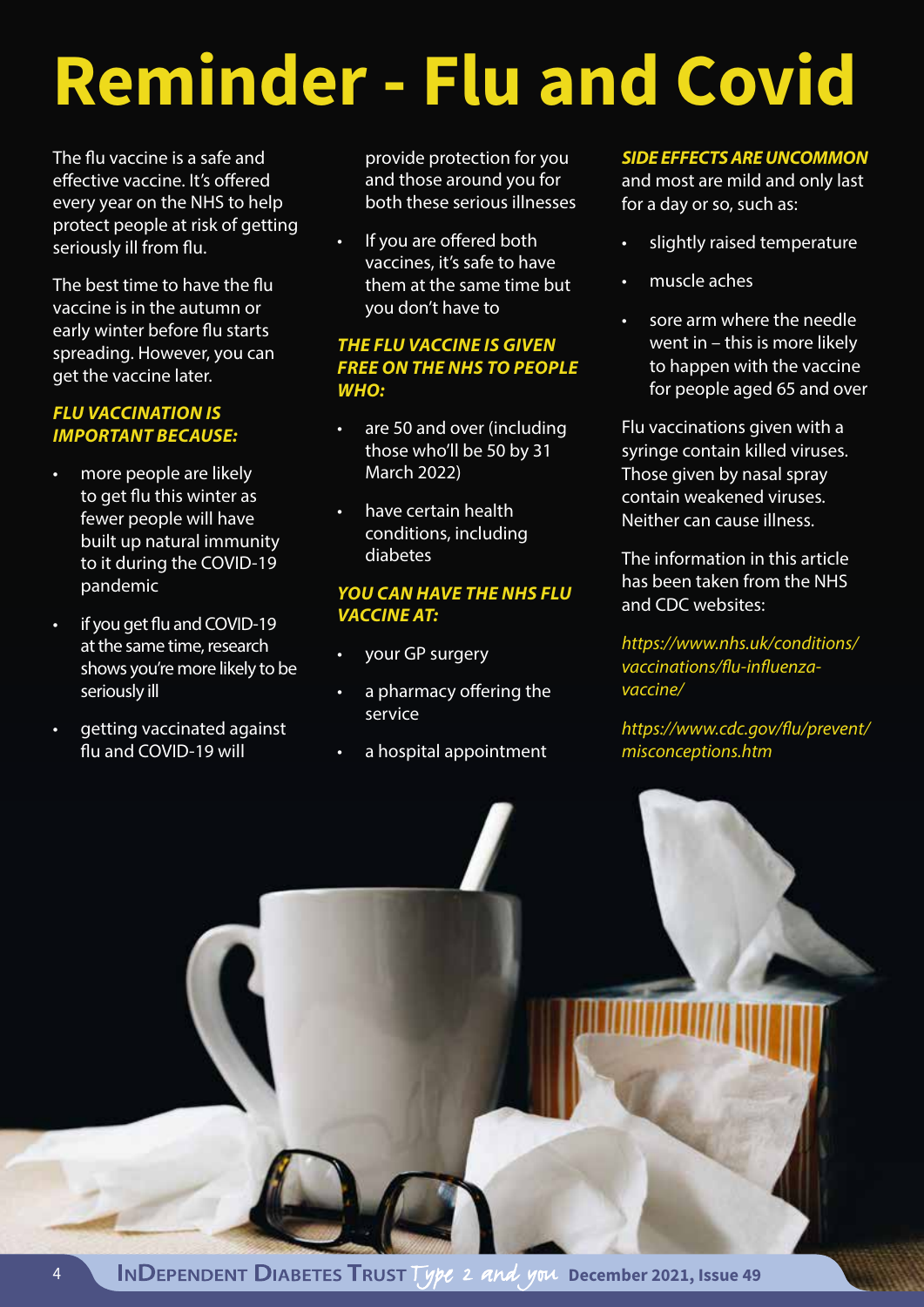## **TYPE 2 DIABETES - A DEFINITION OF** REMISSION

IDDT has had long internal debates and discussions about the positive management of Type 2 diabetes that has resulted in a sustained improvement in their condition leading to metabolic scores that are close to normal levels. These conversations have often focused on how we should refer to this improvement; resolution, reversal, cure or remission?

We had, as an organisation, come to an internal consensus position but now representatives from an international group of diabetes organisations have written that **remission** should be the preferred term, as it strikes a balance between:

- 1. The condition not being active and progressive but also
- 2. Recognizing that the improvement may not be permanent.

It is without doubt that the term remission covers both of these points, and, with reflection, this cannot be said of any of the alternatives mentioned above. (By the way the IDDT's preferred term was also remission.)

These two elements are central to the concept of remission but the researchers went further to outline a single definition of specifically diabetes remission. They proposed that there should be a single, preferred means of confirming remission, that being:

- a return of HbA1c to less than 6.5% and
- that return may happen spontaneously or following an intervention and
- that it persists for at least 3 months after stopping any glucose-reducing medication.

The writers were also quite adamant that clinical diabetes care should continue so that, for example, people with diabetes remission should continue to have regular retinal screening, tests of kidney function, foot evaluation and monitoring of blood pressure and weight.

The writers also outlined areas for future research to ensure that the definitions of remission remain valid and thus can be used in clinical settings.

For us it should flag up warning signs for products that are advertised and claim to 'reverse' or 'cure' diabetes – They almost certainly do not.

## GLP-1 RAs - We Forgot Rybelsus!

In our last newsletter we looked at the group of drugs called GLP-1 Receptor Agonists, which are a comparatively new group of injectable drugs used to treat Type 2 diabetes. We have to confess that while this is the truth, it is not the whole truth (Your Honour). We forgot to mention the newest addition to the family, Rybelsus.

Rybelsus is a form of semaglutide but unlike its sister drug Ozempic (also semaglutide), or other GLP-1 RAs, it is presented in a once daily tablet form. It should be taken on an empty stomach at any time of the day with water and at least 30 minutes before food or other medicines. It is used in conjunction with diet and exercise.

Being in tablet form means it has obvious benefits for people who are needle-phobic, as well as the other benefits accompanying the group, including lowering blood sugar levels, lowering cholesterol and weight loss. On the flip side of the coin, it has side effects, the most common being nausea, vomiting and diarrhea.

Rybelsus has caused quite a lot of interest in the clinical research world but we have yet to hear from anyone who has been prescribed the drug. If you have been prescribed Rybelsus we would like to hear about your experiences, good or bad, using the contact details at the end of this newsletter.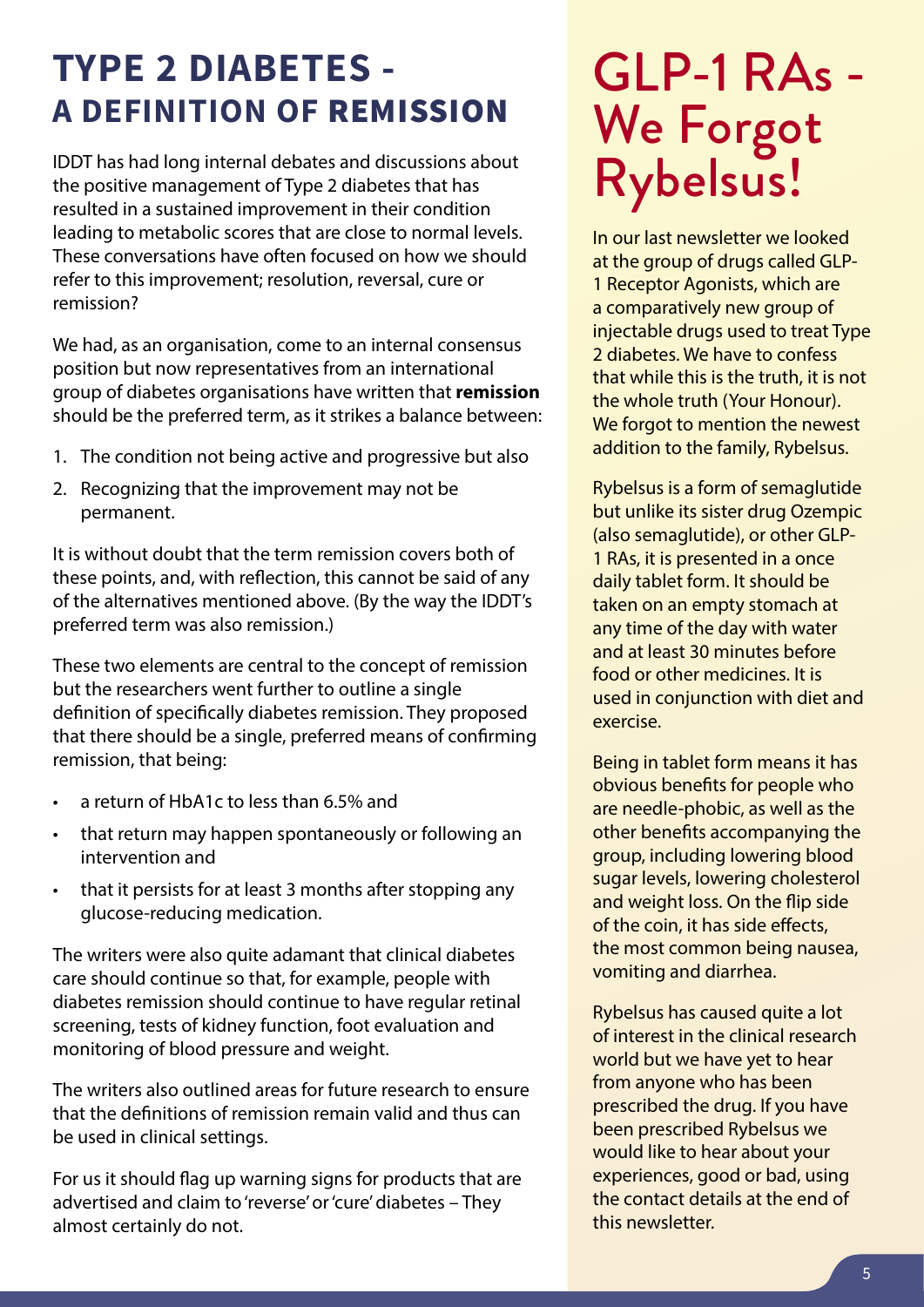## **Prescribing SGLT-2 inhibitors or GLP-1 receptor agonists for adults with Type 2 diabetes: Clinical Practice Guidelines**

For most of us, the amount of research, information and advice about the prescribing of SGLT-2s, such as empagliflozin. and GLP-1 RAs, such as liraglutide, is overwhelming, with news about the relative merits of each being presented almost every week. Also, for most of us the minute detail in which this information is presented, if even intelligible, is almost impossible to translate into practice – What do I do now that I know "SGLT2i and GLP-1RA improved CV morbidity and mortality in patients with T2D when compared with DPP-4i as an add-on therapy"?

Perhaps with this in mind, the British Journal of Medicine (BMJ) has published a paper giving guidance as to when to prescribe people drugs from these groups, not just to manage their diabetes but also to give maximum benefit to those with cardiovascular disease (CVD), chronic kidney disease (CKD) or both. The guidelines provide a set of five prescribing recommendations according to a persons' risk or established diagnosis of CVD or CKD. All the recommendations are made in conjunction with "usual care" by which it means lifestyle interventions such as weight loss or smoking and/or other diabetes drugs, such as metformin. The recommendations also refer to cardiovascular risk factors by which it means things like age, ethnicity or gender.

The recommendations are as follows:

| <b>PATIENT HEALTH</b><br><b>STATUS</b>                                                                         | <b>RECOMMENDED</b><br><b>DRUG TYPE</b>                                           |
|----------------------------------------------------------------------------------------------------------------|----------------------------------------------------------------------------------|
| 1. Patients with 3 or<br>fewer cardiovascular<br>risk factors                                                  | None – usual care<br>only                                                        |
| 2. Patients with more<br>than 3 cardiovascular<br>risk factors                                                 | <b>SGLT-2 inhibitors</b>                                                         |
| 3. Patients with<br>established<br>cardiovascular or<br>renal disease                                          | <b>SGLT-2 inhibitors</b><br>or GLP-1 receptor<br>agonists                        |
| 4. Patients with<br>established<br>cardiovascular <b>and</b><br>renal disease                                  | <b>SGLT-2 inhibitors</b><br>with GLP-1<br>receptor agonists<br>as an alternative |
| 5. Patients committed to<br>further reducing their<br>risk for cardiovascular<br>and renal disease<br>outcomes | <b>SGLT-2 inhibitors</b><br>rather than GLP-1<br>receptor agonist                |

The guidelines from this paper were published in the BMJ in May 2021 and aim to shift the traditional but varied focus on glycaemic control to a focus on the absolute reduction of cardiovascular and kidney disease outcomes. The full article can be read here: https://www. bmj.com/content/373/bmj.n1091

 $\theta$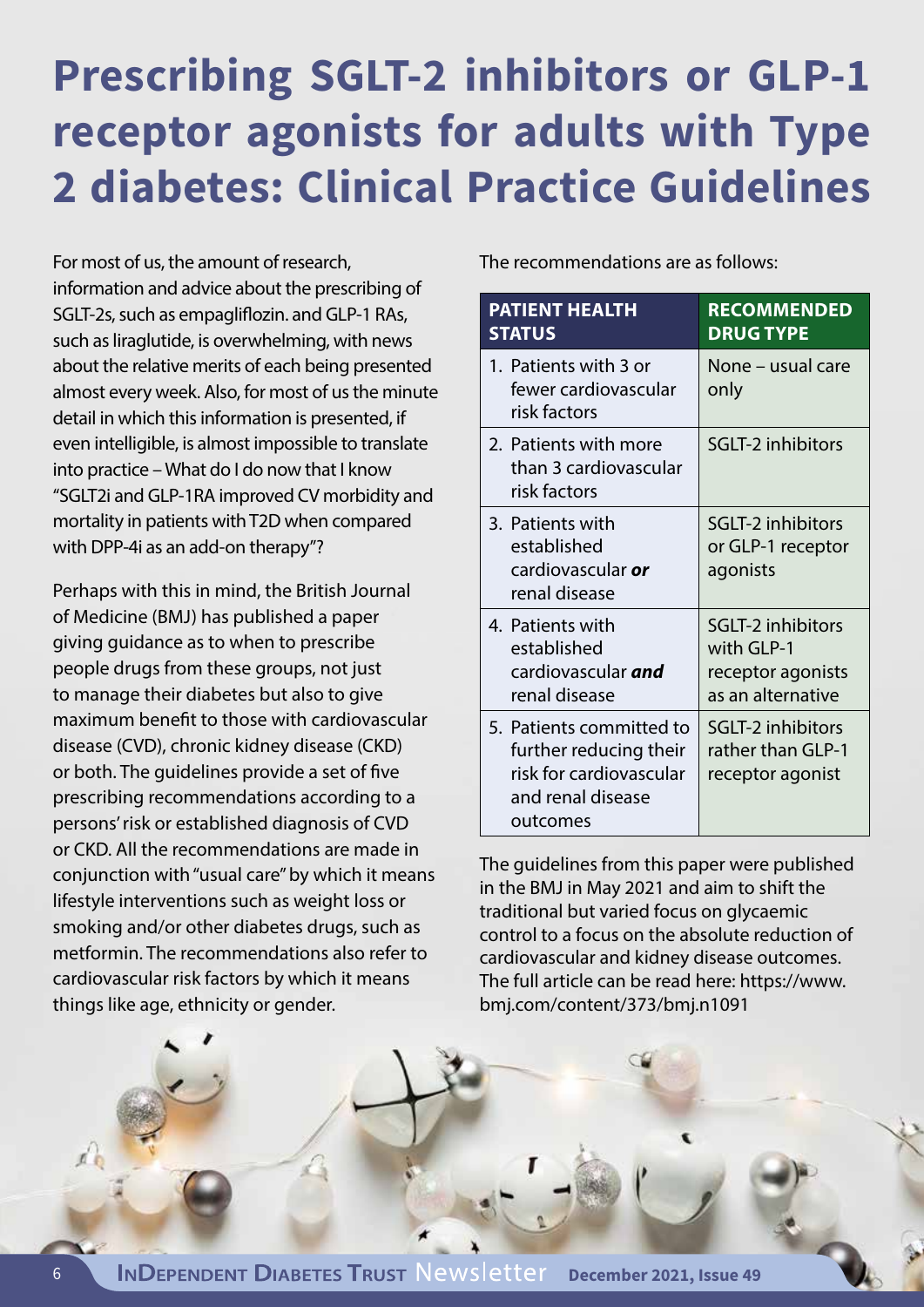#### **YOUR 9 KEY TESTS EXPLAINED PART 8**



**This is the eighth and penultimate piece on key tests that we will be including in Type 2 and You and in this article we will be looking at eye health.** 

The eye is a complex sensory organ and there are quite a range of potential problems that can occur so it is useful to start by looking at the basic structure and functioning of the eye.

- The cornea is the clear front window of the eye that transmits and focuses light into the eye.
- The pupil is the dark aperture in the iris that determines how much light is let into the eye.
- The iris is the coloured part of the eye that helps regulate the amount of light that enters the eye.
- The lens is the transparent structure inside the eye that focuses light rays onto the retina.
- The retina is the nerve layer that lines the back of the eye, senses light, and creates electrical impulses that travel through the optic nerve to the brain.
- The optic nerve connects the eye to the brain and carries the electrical impulses formed by the retina to the visual cortex of the brain.



Not displayed in this diagram is the macula. This is a small central area in the retina that contains special light-sensitive cells and allows us to see fine details clearly.

#### **So how does this all work to allow us to see?**

For us to see, the first thing we need is light. This light then passes through the cornea and enters the eye through the pupil. It then passes through the lens and is focussed on the retina. The focussed light or images of what we have been looking at are turned into electrical impulses by the retina and passed down the optic nerve to the brain.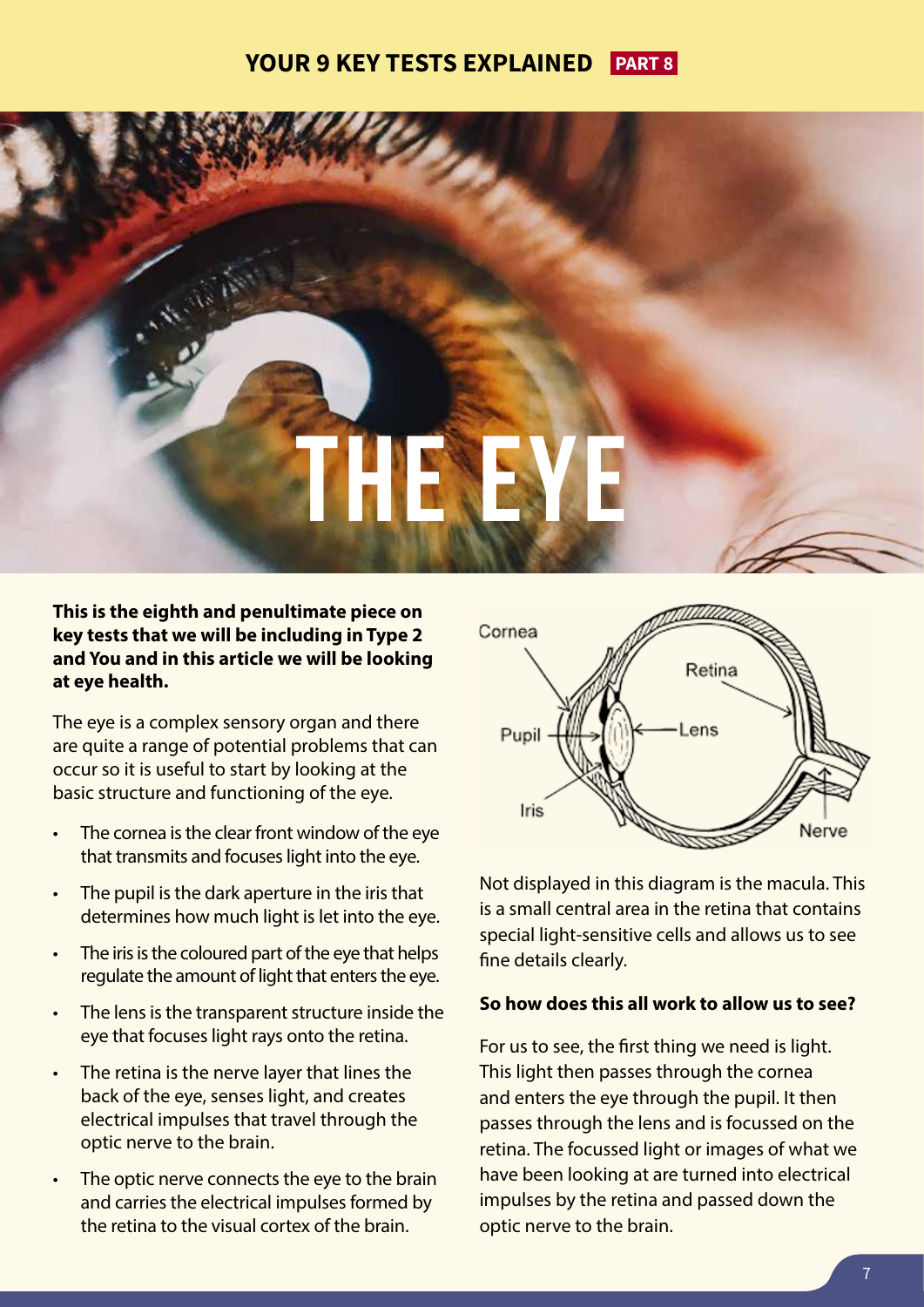#### **HEALTH COMPLICATIONS AFFECTING THE EYES**

There are several types of complications affecting eye health and people with diabetes are more likely to develop these when compared to someone without diabetes. These are referred to as diabetic eye disease and include diabetic retinopathy, macular degeneration, cataracts, and glaucoma. Over time, diabetes can cause damage to your eyes that can lead to poor vision or even blindness.

#### **MACULAR DEGENERATION.**

Macular degeneration accounts for around 50% of all visual impairment in developed countries and usually affects people over 50 years old.

Smoking, high blood pressure, high cholesterol, being overweight, being light-skinned, female, and having a light eye colour are risk factors. Genetic factors may also be important in developing the condition.

#### *Symptoms of Macular Degeneration*

- Early on, you might not have any noticeable signs of macular degeneration. It might not be diagnosed until it gets worse or affects both eyes.
- Worse or less clear vision. Your vision might be blurry, and it may be hard to read fine print or drive.
- Dark, blurry areas in the centre of your vision.
- Rarer can be worse or different colour perception.

If you have any of these symptoms, seek professional help as soon as possible.

#### *How is macular degeneration diagnosed?*

If your optician or GP suspects that you have macular degeneration then they will refer you to the hospital where one or more of the following tests will be carried out:

- Looking at a grid test page to check for blind spots.
- A colour vision test.
- Photographs of the back of the eye to

provide a record for future reference.

• A fluorescein angiogram where a dye is injected into a vein in the arm, allowing the blood vessels at the back of the eye to be checked for any damaged or if new vessels have developed.

#### *How is macular degeneration treated?*

- Drugs Drugs such as Lucentis and Eylea are injected directly into the eye and prevent the growth of new blood vessels. They are not suitable for everyone and you should discuss their possible use with your health professional.
- Laser treatment This is also used in the early stages of the disease and only if the vessels to be treated are not too near the centre of the macula.
- Diet This is a prevention rather than a cure. Research has shown that people who have a low glycaemic diet (containing slowly absorbed carbohydrates) have a lower risk of developing the condition when compared to those with a high glycaemic diet.
- Nutritional supplements There have been some reports that some nutritional supplements may help to treat macular degeneration.

#### **DIABETIC RETINOPATHY**

#### *Some facts about diabetic retinopathy*

Diabetic retinopathy is caused by high blood sugar levels damaging the back of the eye (retina). If left undiagnosed and untreated it can reach a stage where it could threaten your sight. To minimise the risk of this happening, people with diabetes should:

- ensure they control their blood sugar levels, blood pressure and cholesterol.
- attend annual diabetic eye screening appointments.

You're at a greater risk of developing diabetic retinopathy if you:

have any type of diabetes, particularly if you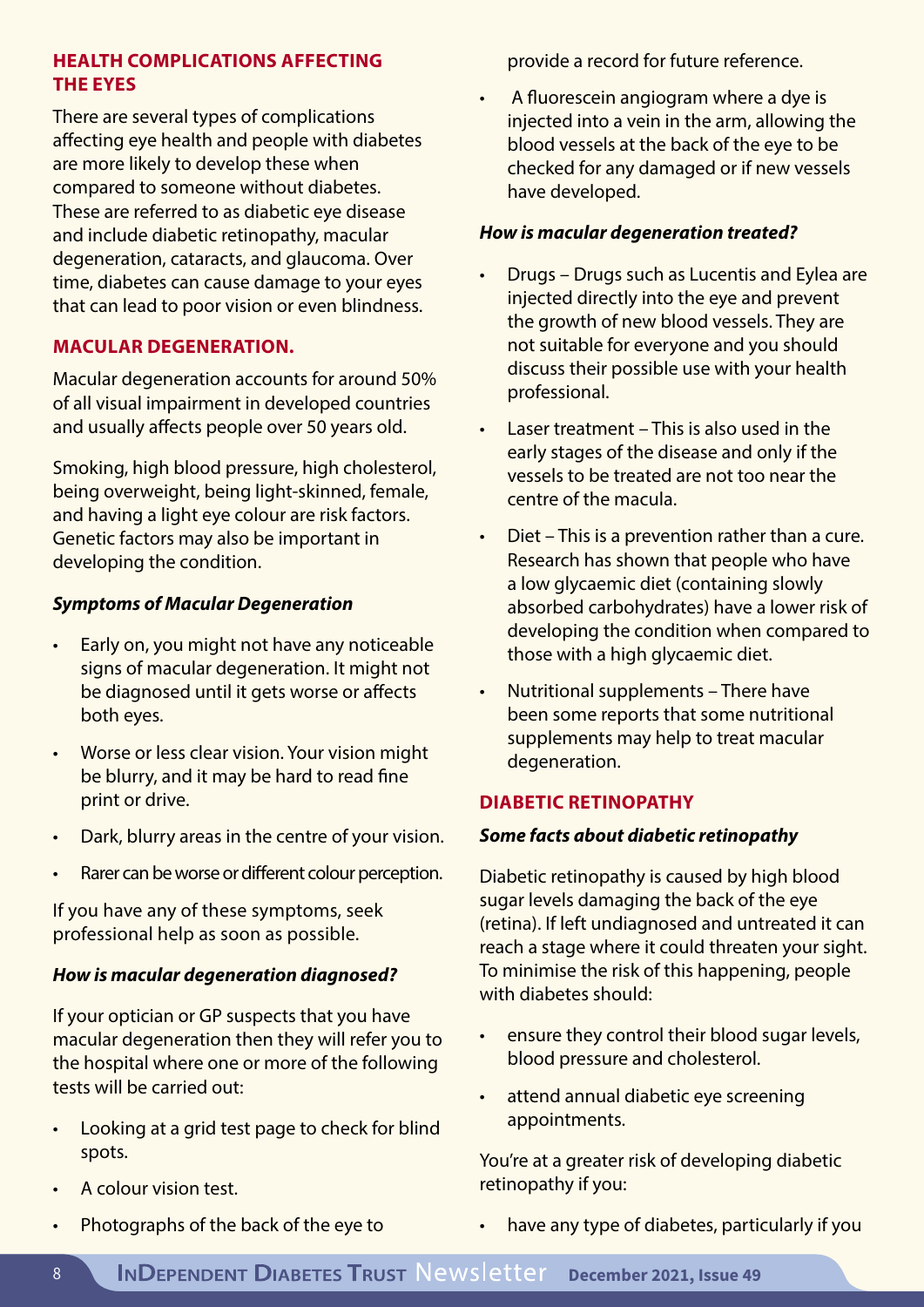have had it for a long time.

- have a persistently high blood glucose level.
- have high blood pressure.
- have high cholesterol.
- are pregnant.
- are of Asian or Afro-Caribbean background.

#### *Treatment*

If caught early enough, diabetic retinopathy is readily treatable, hence the importance and need for regular screening. The usual treatment for diabetic retinopathy is laser treatment but more recently some drugs have become available for use under certain circumstances.

#### *Laser treatment:*

This involves shining a laser into your eyes. Treatment is under local anaesthetic, normally takes around 20- 40 minutes and is usually carried out on an outpatient basis. It isn't usually painful but occasional side effects may include blurred vision, increased sensitivity to light and aching or discomfort.

#### *Other treatments may include:*

- Eye injections to treat severe maculopathy that's threatening your sight.
- Eye surgery to remove blood or scar tissue from the eye if laser treatment isn't possible because retinopathy is too advanced.

#### *Reducing risk*

You can reduce your risk of developing diabetic retinopathy, or help prevent it getting worse by:

- controlling your blood sugar, blood pressure and cholesterol levels.
- taking your diabetes medication as prescribed.
- attending all your screening appointments.
- getting medical advice quickly if you notice any changes to your vision.
- maintaining a healthy weight, eating a healthy, balanced diet, exercising regularly and stopping smoking.

#### **CATARACTS**

#### *What are cataracts?*

In a normal eye the lens, behind the iris and pupil is clear and transparent. When a cataract forms the lens becomes cloudy or opaque. This can cause dim or blurred vision.

As cataracts develop, they can cause more symptoms. You may have double vision when

you look at things through the eye with the cataract. These problems can make it hard to read or work on a computer for example. You may have poor night vision and find it harder to drive when it's dark due to glare from headlights.

Cataracts develop slowly over time, usually affecting the older population. In the diabetic population, cataracts are more common and develop at an earlier age.

Regular eye checks as part of your annual diabetic review will help your health team to identify any signs of cataracts at an early stage and advise on treatment.

Cataracts are nearly always treated surgically, replacing the lens in the affected eye with a permanent, clear plastic lens.

The surgery usually takes well under an hour does not require a stay overnight at the hospital.

#### *Can cataracts be prevented?*

There's no known way to prevent cataracts, but making some lifestyle changes might slow their development.

• Eat healthily.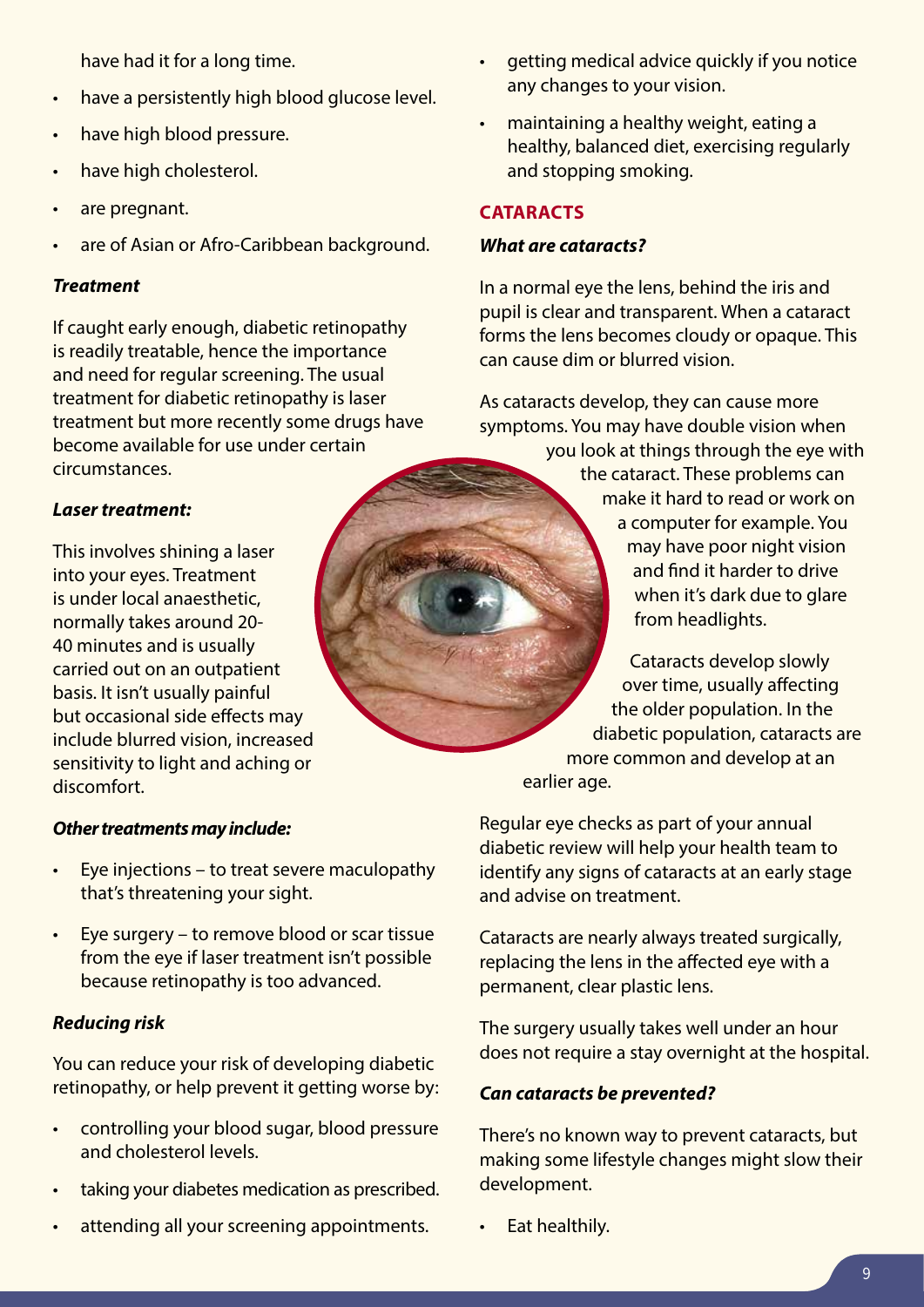- Quit smoking.
- Wear sunglasses. Ultraviolet (UV) light can cause damage to the lens. Your optician will advise on what is best for you.
- Limit alcohol.
- Keep blood sugar in check and try to avoid high blood sugar levels.
- Get regular eye exams. Your eyes should be checked for cataracts every 12 months as part of your 9 key checks.

#### **GLAUCOMA**

#### *What is glaucoma?*

Glaucoma is a condition where there is a loss of vision due to damage to the optic nerve. Usually, glaucoma is accompanied by an increased pressure in the eye (IOP) and it is this pressure that causes damage to the optic nerve.

There are several different types of glaucoma. Chronic open-angle glaucoma is the commonest form of glaucoma and produces no symptoms. It usually affects both eyes and develops slowly so that the loss of vision is gradual.

#### *Other forms of glaucoma are:*

- Acute angle glaucoma
- Secondary glaucoma.
- Congenital glaucoma.

#### *Tests for glaucoma*

Glaucoma can usually be detected during a routine eye test, often before it causes any noticeable symptoms. If the optician suspects you have glaucoma, they will refer you to the hospital.

At the hospital the doctor will ask you to undertake a range of tests to give the doctor more information about your condition.

#### *Who is at risk?*

There are several facts that affect the likelihood of developing glaucoma:

- Your age glaucoma becomes more common as you get older especially over 40.
- Your ethnicity people of African, Caribbean or Asian origin are at a higher risk.
- Your family history you're more likely to develop glaucoma if you have a parent or sibling with the condition.
- Other medical conditions such as shortsightedness, long-sightedness and diabetes. Some studies have estimated that people with diabetes are twice as likely to develop glaucoma compared to those who do not have diabetes

#### *Treatment for glaucoma*

It's not clear whether you can do anything to prevent glaucoma and unfortunately, it's not possible to reverse any loss of vision that occurred before glaucoma was diagnosed. However, treatment can help stop your vision getting worse.

There are several different treatment routes available and your doctor will discuss with you which will suit you best:

- Eyedrops The aim of this treatment is to reduce IOP and prevent further vision loss. While this is effective, life-long treatment with drops is usually needed.
- Surgery In some cases the IOP can be reduced by using laser treatment or surgery. However, this route is not suitable for everyone and life-long treatment with eyedrops may still be required.
- Tablets In some cases tablets may be given to reduce the amount of fluid produced in the eye. Initially, these tablets may cause you to urinate more frequently.
- Exercise Some research has suggested that frequent activity, such as swimming or brisk walking may lower IOP.

**For a more detailed look at these conditions, as well as others such as Dry Eyes and Floaters, IDDT has produced two FREE booklets, "Diabetes and the Eye" and "Diabetes – Your 9 Key Tests". To get your copies contact IDDT using the details at the end of this newsletter.**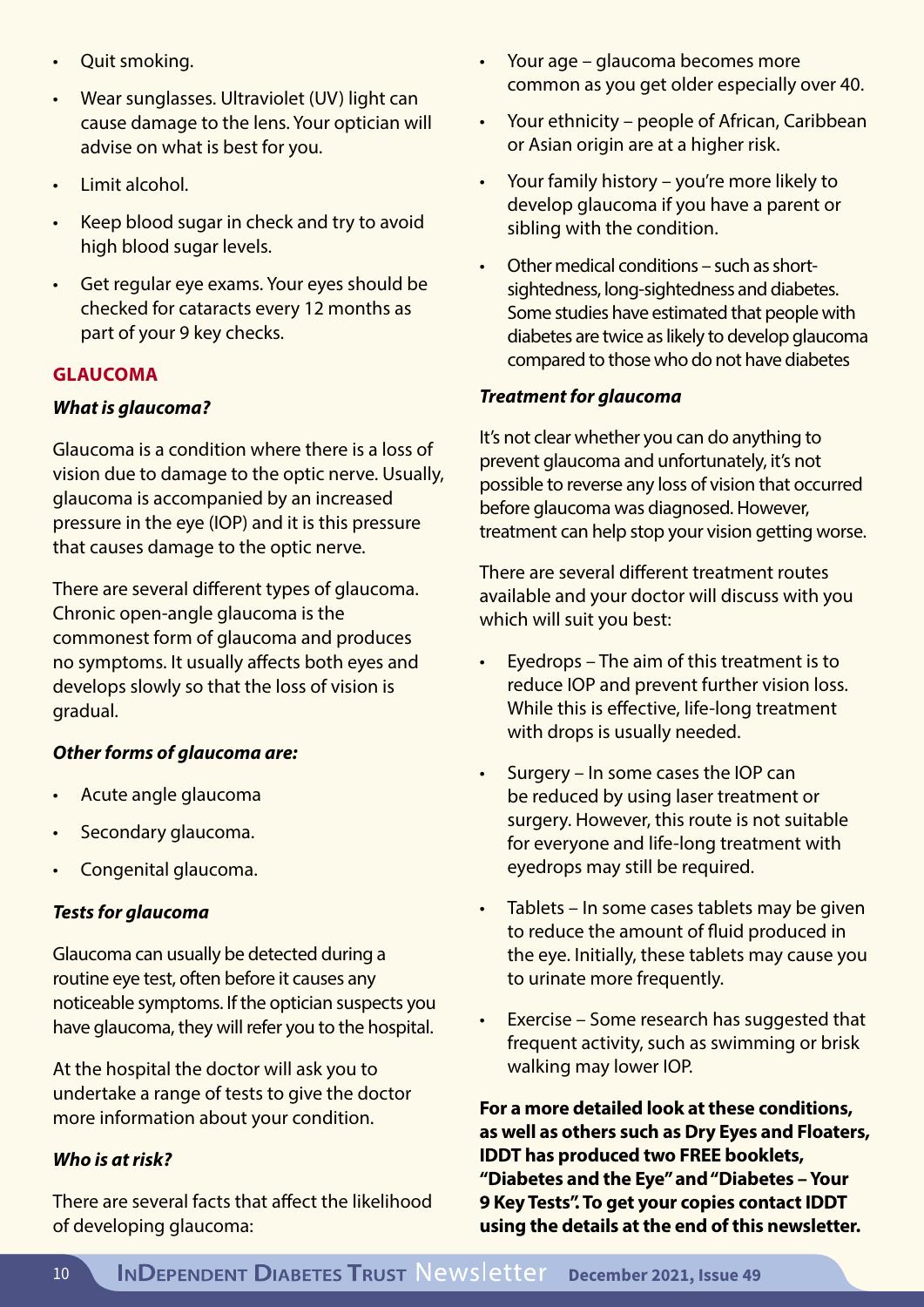## **Dysfunctional HDL cholesterol and Type 2 diabetes**

HDL cholesterol is nearly always referred to as "good cholesterol". HDL cholesterol, far from being a single particle made up from one substance, actually consists of a variety of components with one analysis revealing 85 different component proteins. These all vary in size and density, combining to form a functional HDL particle. HDL cholesterol is credited with several benefits, most notably reducing the risk of coronary heart disease.

A recent paper has put forward a hypothesis that challenges this orthodox view that HDL cholesterol is always good for people with Type 2 diabetes. For the purposes of this article, we have tried to cut through the thousands of words of bio-chemistry speak and to put it in terms that we can all understand. The theory proposes an on-going cycle of processes, so we have to pick a starting position:

- **The presence of Type 2**
- **diabetes (or pre-diabetes)**
- **1** has the effect of causing **2** dysfunctional HDL **3** 
	- **high levels of sugar, insulin**
	- **and fats in the bloo**d.

**This in turn means that the body produces dysfunctional HDL** 

- 
- **cholesterol (more**
- **about this in a minute)**

**This dysfunctional HDL cholesterol does not have the same antioxidant properties as normal HDL particles and further cell damage occurs.**

There is another serious problem that this dysfunctional HDL cholesterol can cause, namely, that through its composition (small particles like LDL cholesterol) it can actually aggravate, rather than reduce cardiovascular problems. At present this is very much a theory, albeit based on pre-existing research, and we will have to wait to see if further research backs it up. This then begs the question, "How this is managed?"

## **JUST TO REMIND YOU**



Last year we published our Everyday Diary for anyone who lives with diabetes, whether you have diabetes, your partner has diabetes or your child has diabetes and this proved very popular, so we have published a Diary for 2022.





#### **Christmas cards**

We would like to thank everyone who has already bought Christmas cards from us and remind those who haven't that we still have cards available, they are £3.25 per pack of 10 plus 80p per pack p&p.

**IDDT Shopping List** 

The Shopping List has a magnet on the back to attach to your fridge door for easy jotting down and so it will not get lost! On one half of the page you plan your meals for each day and on the other half you write down the items you need to buy. This is a tear off section to take to the shops with you or to order your online shopping. It works well with the 28-day meal planner in IDDT's FREE booklet, "Diabetes Everyday Eating".

*Take a look at the leaflet included with this Newsletter entitled 'Thinking about Christmas' for gift ideas and to support IDDT!*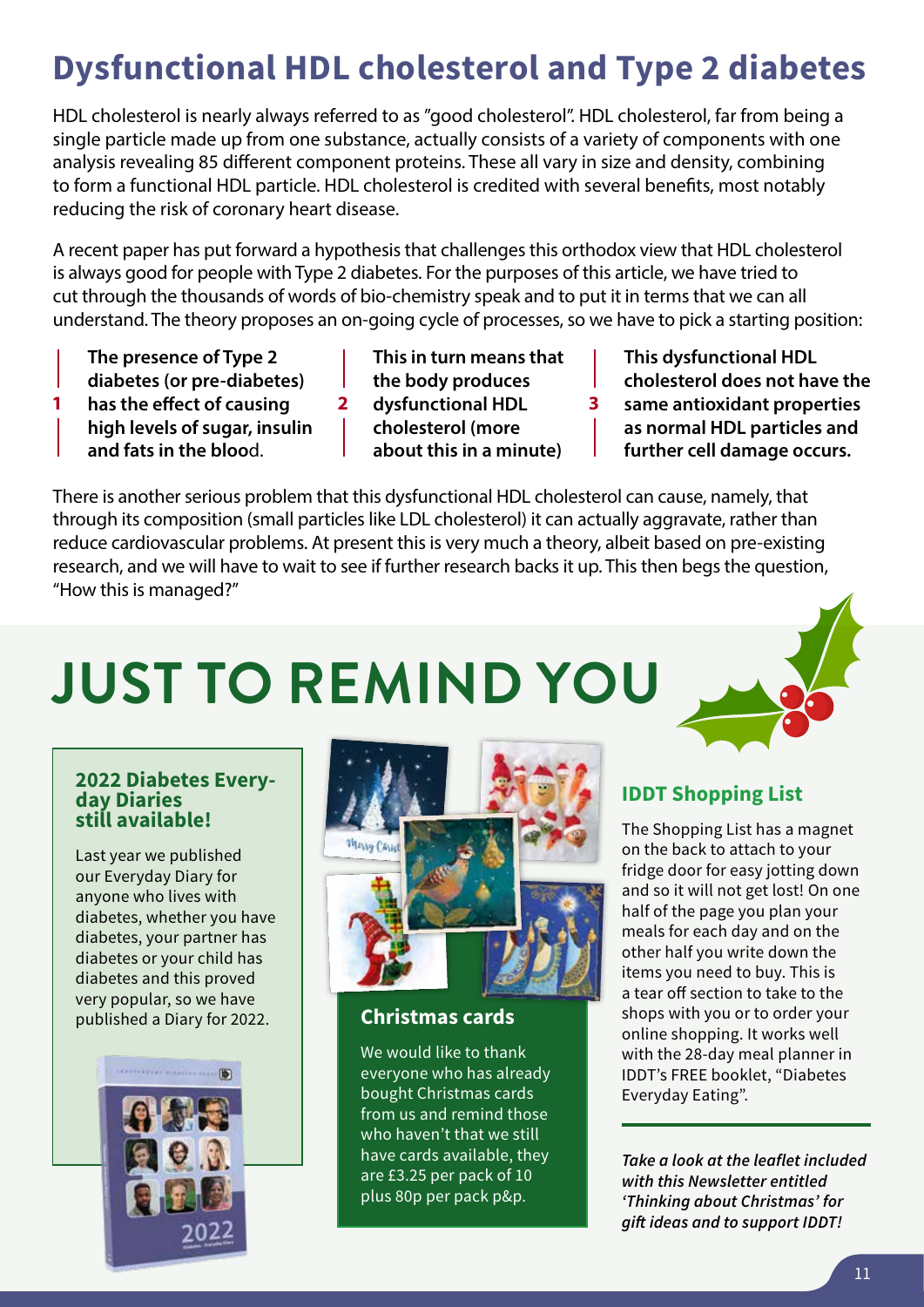## **COFFEE** AND DIABETES

**Information about the effects of coffee on diabetes can often appear confusing and contradictory. However, this is not necessarily the case as coffee contains a range of chemicals, some of which can have beneficial effects and others less so. Not only can the coffee itself have an effect on diabetes but the increasing number of ways we choose to take our coffee can also impact on our diabetes management.**

#### **BENEFITS AND RISKS OF DRINKING COFFEE**

Coffee has been shown to lower risks of developing the following conditions:

- Type 2 diabetes
- Cancer such as endometrial cancer and aggressive prostate cancer
- Cardiovascular disease
- **Strokes**
- Alzheimer's disease
- Parkinson's disease

Caffeine's common side effects include:

- Headaches
- Restlessness
- Anxiety
- **Heartburn**
- Raised cholesterol levels

#### **COFFEE AND THE PREVENTION OF TYPE 2 DIABETES**

There is now a compelling body of research-based evidence to suggest that coffee can play a role in the prevention of Type 2 diabetes.

Coffee contains polyphenols, which are molecules with anti-oxidant properties and are widely believed to help prevent inflammatory illnesses, such as type 2 diabetes, and anticarcinogenic (anticancer) properties.

As well as polyphenols, coffee contains the mineral magnesium. Greater magnesium intake has been linked with lower rates of type 2 diabetes.

The blend of these nutrients can be helpful for improving insulin sensitivity.

#### **CAFFEINE, BLOOD GLUCOSE, AND INSULIN**

While coffee could be beneficial for protecting people against diabetes, some studies have shown that plain black coffee may pose risks to people who already have type 2 diabetes.

One 2004 study showed that taking a caffeine capsule before eating resulted in higher post-meal blood glucose in people with type 2 diabetes. It also showed an increase in insulin resistance. Increased

**THE REAL PROPERTY**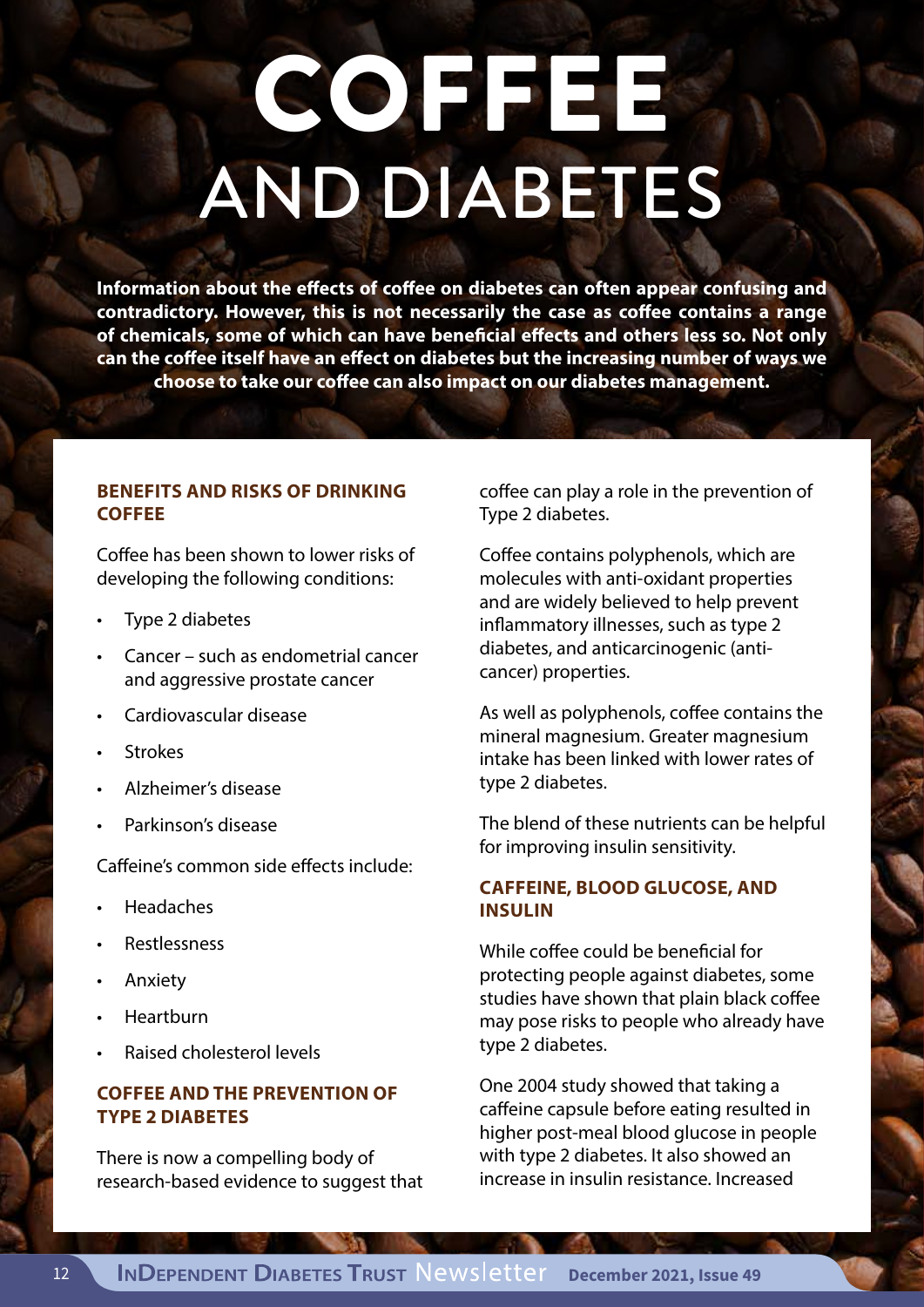insulin resistance means that the body cannot use the insulin provided and as a result blood sugars rise.

There may be a genetic proponent involved. Genes may play a role in caffeine metabolism and how it affects blood sugar. One study showed that people who metabolised caffeine slower showed higher blood sugar levels than those who genetically metabolised caffeine quicker.

There is also a tolerance effect that can develop over time. A 2008 study had habitual coffee drinkers with type 2 diabetes continuously monitor their blood sugar while doing daily activities.

During the day, it was shown that right after they drank coffee, their blood sugar would rise. Blood sugar was higher on days that they drank coffee than it was on days they didn't.

Coffee consumption before exercise can speed up fat loss. A recent study has shown that a strong cup of coffee before physical exercise could boost fat burning, researchers have said. They found evidence to suggest that caffeine increases fat oxidation which will help people to burn off the pounds more easily.

The study involved 15 men aged about 32 who were asked to complete an exercise test four times at seven-day intervals. To make sure the trial was fair, the time between each participant's last meal, physical exercise and the consumption of any other substances were standardised across everyone.

Researchers said: "The results of our study showed that acute caffeine ingestion 30 minutes before performing an aerobic exercise test increased maximum fat oxidation during exercise regardless of the time of day."

#### **LATTES AND SYRUPS IN COFFEE**

Some varieties of coffee need to be approached with caution by those of us with diabetes. Coffees with syrup have become a much more popular variety of coffee recently but could be problematic for people either with or at risk of diabetes.

If you have diabetes or are at risk of diabetes, it is advisable to reduce your exposure to too much sugar. If you want to enjoy a syrupy coffee from time to time, pick the smaller sized cups and drink slowly to better appreciate the taste without dramatically raising your blood glucose levels.

Another modern trend in coffee is in the popularity of lattes, very milky coffees. Lattes present two considerations: the number of calories in the latte and the amount of carbohydrate in them.

Whilst skinny lattes are usually made with skimmed milk, some of them may be sweetened which will raise their calories. Milk, whether full fat or skimmed, tends to have around 5g of carbohydrates per 100g. A regular, unsweetened skinny latte can typically contain anywhere between 10 and 15g of carbohydrate.

Some healthy tips to flavor your coffee include:

- add vanilla and cinnamon as a healthy, zero carb option.
- choose an unsweetened vanilla milk option, such as coconut, flax, or almond milk.
- ask for half the amount of flavored syrup when ordering from coffee shops, or missing out syrup altogether.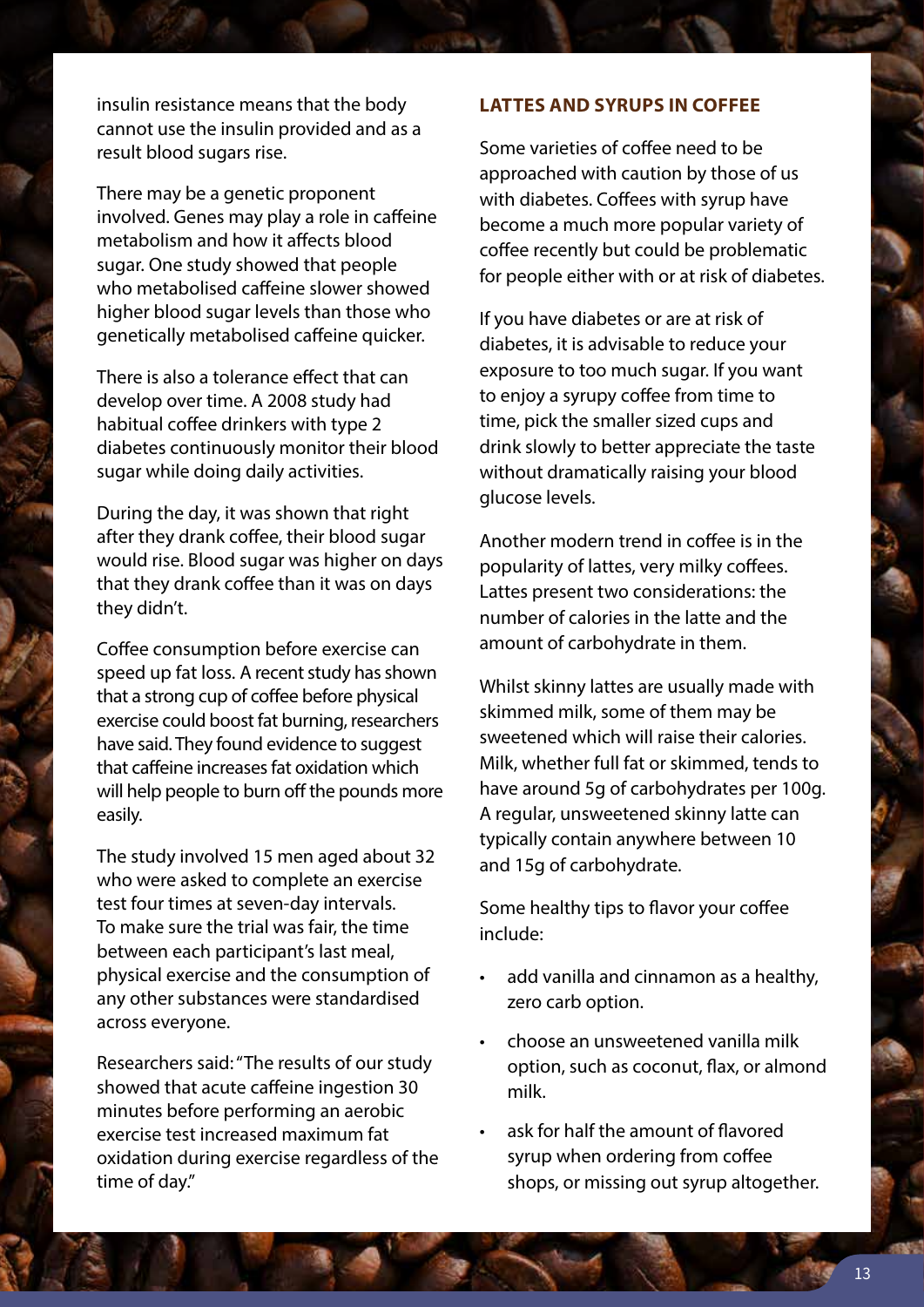# **BITS + PIECES**

#### **AN INVESTIGATION INTO THE EFFECTIVENESS OF FAST-TRACK PATHWAYS (FTP) FOR DIABETIC FOOT ULCERATIONS.**

The study looked at 200 people with diabetic foot ulcers (DFUs) and divided them into 2 groups; early referral (ER) and late referral (LR) patients. According to the FTP guidelines, those defined as ER had a greater chance of positive outcomes such as healing, healing time, limb salvage, hospitalization, and survival, while LR patients were more likely to have minor and major amputations and episodes of hospitalization. The fast-track pathway reflects recent International Working Group for the Diabetic Foot guidance and directs treatment based on the severity of a patient's ulcer and comorbidities. The pathway can be adapted to conform with legislation in different countries and has already been tailored for use in the UK, Spain and Germany.

#### **GENETIC PREDICTORS OF RAPID DECLINE IN KIDNEY FUNCTION (RDKF) FOR PEOPLE WITH TYPE 2 DIABETES.**

This study looked at the association of genetic predictors in blood plasma and the development and progression of chronic kidney disease. The results of the study found that having the LRG1 gene increases the risk of RDKF. They suggested that this may form the basis of another treatment route for RDKF but that the relationship may not be causal and that further research is needed.

#### **BONE MINERAL DENSITY (BMD) AND INSULIN GLARGINE IN PEOPLE WITH TYPE 2 DIABETES.**

There is an established link between osteoporosis and Type 1 people using longacting insulins as a result of hyperglycaemia. This study looked to see if there was a similar relationship for people with Type 2 diabetes. The study found that there are implications for the selection of hypoglycemic agents for diabetic patients at risk of osteoporosis and bone fracture, namely that treatment for people with insulin glargine should be given consideration when formulating a treatment plan and that this warrants further discussion.

#### **TYPE 2 DIABETES; GLYCAEMIC CONTROL, DIABETIC COMPLICATIONS AND DEMENTIA.**

Type 2 diabetes; Glycaemic control, diabetic complications and dementia. Type 2 diabetes is a well-established risk factor in the development of dementia. This large UK study looked at the roles of HbA1c levels and the presence of diabetic complications in the development of the condition. The study found that people with higher or unstable HbA1c scores and diabetic complications are at higher risk of developing dementia and suggests that effective management of blood glucose levels may have a significant role in maintaining cognitive health.

#### **THE BURDEN OF TYPE 2 DIABETES AND THE BENEFITS OF ACHIEVING NEAR NORMAL BLOOD GLUCOSE LEVELS: A PATIENT PERSPECTIVE.**

People with T2D have a high disease burden, a broad range of unmet needs, varied experiences and expectations, predominantly around diet, diabetes-related complications, weight changes, and psychological and emotional issues. A large majority of participants in the study indicated that achieving normal HbA1c would substantially change their lives in terms of their physical and emotional health.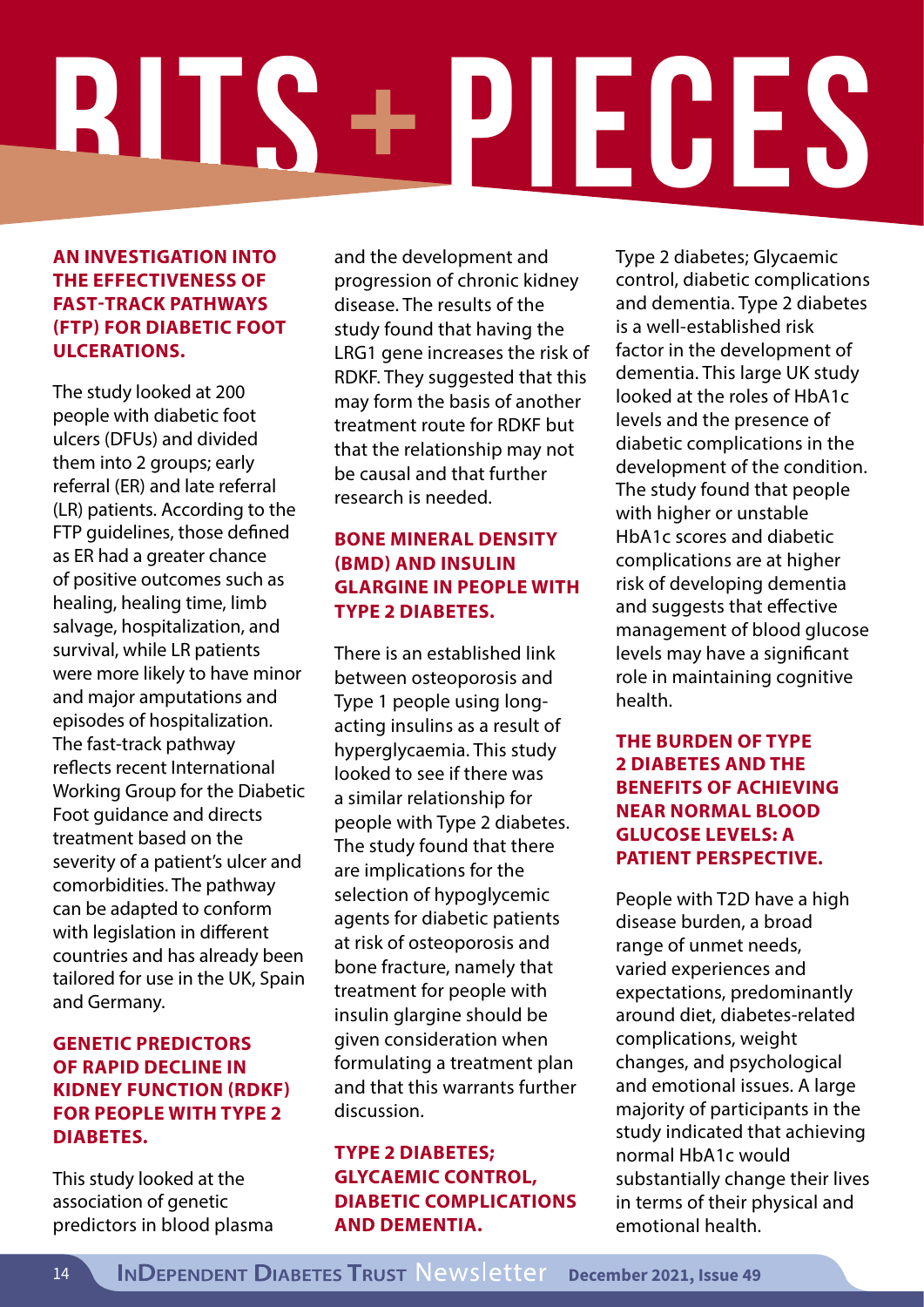#### **KIDNEYS**

You may well have seen that the BMJ has just published clinical practice guidelines about the prescribing of SGLT-2 inhibitors and GLP-1 receptor agonists, namely that people with impaired kidney function should be prescribed medication from one or the other of these two groups of drugs. However, while the benefits are proven, they may need to have a re-think. A study published earlier this year has shown that a combination of SGLT-2 inhibitors (Dapagliflozin) and GLP-1 receptor agonists (Exanatide) may be more effective in treatment than either drug alone.

Another published study has found that treatment with SGLT2Is was associated with a clinically significant reduced risk of kidney stones (nephrolithiasis).

#### **MORE ABOUT SGLT-2s: EMPAGLIFLOZIN.**

It is widely accepted that treatment with insulin may become necessary for some people with Type 2 diabetes and that along with this come problems, not least hypoglycaemia and weight gain. This study looked at people with Type 2 diabetes and cardiovascular disease. It found that treatment with empagliflozin:

- delayed insulin initiation
- delayed substantial increases in insulin dose
- and facilitated sustained reductions in insulin requirements over time.

#### **MORE ABOUT GLP-1 RECEPTOR AGONISTS**

This study aimed to determine the real-world outcomes of patients with diabetes mellitus receiving GLP-1 RAs as compared with those receiving DPP4Is in terms of major adverse cardiovascular and limb events. The use of GLP-1 RAs was associated with significantly lower risks of major adverse limb events when compared with the use of DPP4Is.Moreover, treatment with GLP-1 RAs was also associated with lower risks of cardiovascular death, nonfatal stroke, non-fatal myocardial infarction and death from any cause.

#### **ONCE-WEEKLY DULAGLUTIDE AND GASTRO-INTESTINAL "DISTRESS".**

A recognized side-effect of dulaglutide are gastro-intestinal (GI) upsets, including nausea, vomiting and diarrhea. This study investigated the relative dosages given in relation to episodes of GI upset. Researchers found that those experiencing GI upset were most likely to experience upset within the first two weeks of starting treatment. Those taking larger doses did not suffer either more severe or frequent episodes than those on smaller doses.

#### **THE HISTORICAL EFFECTS ON CURRENT DIABETES HEALTH STATUS**

In the following two studies it has been reported how a person's historical health status (the legacy), in these cases HbA1c values, can impact on their current diabetic health status.

The first study looked at individuals' earlier HbA1c levels and the subsequent effect on both all-cause mortality (ACM) and myocardial infarction (MI). They found that these historical values had a greater impact on the above health issues than current measures, suggesting that earlier detection and intervention is beneficial.

The second study looked at the impact of pre-diabetes on longterm cardiovascular outcomes in patients following myocardial infarction with nonobstructive coronary arteries (MINOCA). Pre-diabetes was defined as raised HbA1c values and the researchers suggested that early recognition of the condition may facilitate risk identification and treatment.

#### **IMPROVING THE EFFECTS OF GLP-1 RAs**

A recently published paper has looked at the possibility that other drugs may be used as an adjunct to GLP-1 RAs with a view to improving diabetic health, particularly weight loss. They started by noting that bariatric surgery still remains the most effective way to achieve sustained weight loss. They also noted that several gut-derived hormones, also modulated by bariatric surgery, display additive properties when combined with GLP-1 receptor agonists thus amplifying their antidiabetic effects. Glucocorticoids and oestrogen have shown promise in augmenting the biological actions of GLP-1 RAs but only in animal models so far and further research will be needed.